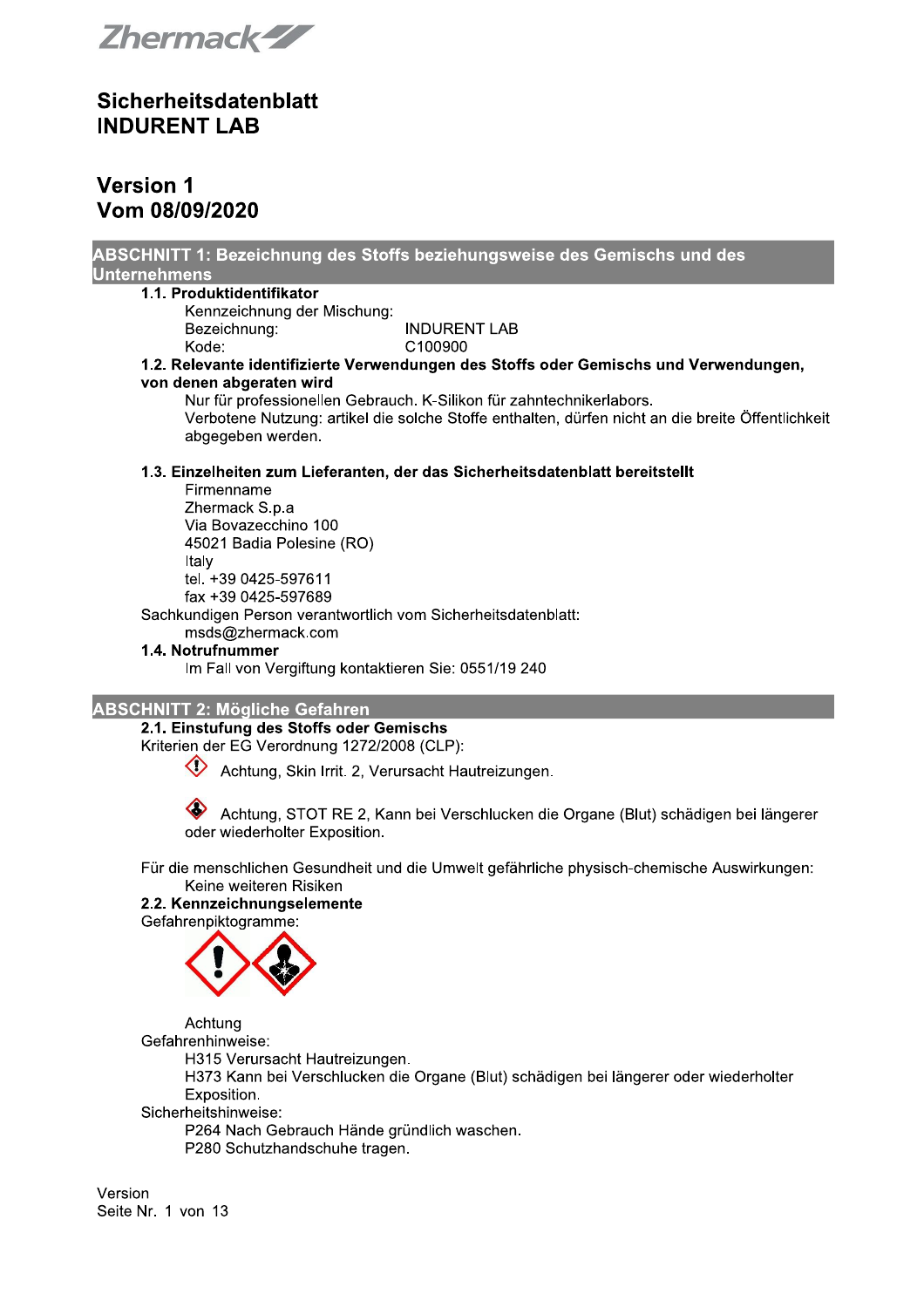Zhermack-ZZ

P314 Bei Unwohlsein ärztlichen Rat einholen/ärztliche Hilfe hinzuziehen.

Spezielle Vorschriften:

Keine

Enthält

Tetrakis-(2-butoxyethoxy)-silan

Besondere Regelungen gemäß Anhang XVII der REACH-Verordnung nachfolgenden Änderungen: Keine

#### 2.3. Sonstige Gefahren

vPvB-Stoffe: Keine - PBT-Stoffe: Keine

Weitere Risiken:

Keine weiteren Risiken

#### ABSCHNITT 3: Zusammensetzung/Angaben zu Bestandteilen

#### $3.1.$  Stoffe

Nicht anwendbar

### 3.2. Gemische

Gefährliche Bestandteile gemäß der CLP-Verordnung und dazugehörige Einstufung:

| Menge                     | <b>Name</b>                                                      | <b>Identifikationsnummer</b>                                                   | Klassifikation                                                                                                                                                                     |
|---------------------------|------------------------------------------------------------------|--------------------------------------------------------------------------------|------------------------------------------------------------------------------------------------------------------------------------------------------------------------------------|
| $>= 20\% - 1$<br>$< 30\%$ | Tetrakis-(2-butoxyetho<br>xy)-silan                              | CAS:<br>18765-38-3<br>EC:<br>242-560-0<br>REACH No.: 01-21207615<br>33-55-XXXX | 3.9/2 STOT RE 2 H373<br>3.2/2 Skin Irrit. 2 H315                                                                                                                                   |
| $>= 3\% -$<br>$< 5\%$     | Dioctyltin oxide                                                 | CAS:<br>870-08-6<br>EC:<br>212-791-1<br>REACH No.: 01-21199712<br>68-27-XXXX   | 3.8/2 STOT SE 2 H371                                                                                                                                                               |
| $>= 0.5%$<br>$- < 1\%$    | 2-Butoxyethanol;<br>Ethylenglycolmonobuty<br>lether; Butylglycol | Index-Numm 603-014-00-0<br>er:<br>111-76-2<br>CAS:<br>EC:<br>203-905-0         | 3.1/4/Oral Acute Tox. 4 H302<br>3.1/4/Dermal Acute Tox. 4<br>H312<br>$\bullet$ 3.1/4/Inhal Acute Tox. 4 H332<br>$\overline{3}$ 3.2/2 Skin Irrit. 2 H315<br>3.3/2 Eye Irrit. 2 H319 |

# ABSCHNITT 4: Erste-Hilfe-Maßnahmen

#### 4.1. Beschreibung der Erste-Hilfe-Maßnahmen

Nach Hautkontakt:

Verunreinigte Kleidung sofort ausziehen.

Körperbereiche, die mit dem Produkt in Kontakt getreten sind, bzw. bei denen dieser Verdacht besteht, müssen sofort mit viel fließendem Wasser und möglichst mit Seife gewaschen werden.

Den Körper vollständig waschen (Dusche oder Bad).

Die kontaminierten Kleidungsstücke sofort ablegen und sie auf sichere Weise entsorgen.

Im Falle von Hautkontakt sofort mit reichlich Wasser und Seife waschen.

### Nach Augenkontakt:

Im Falle von Augenkontakt die Augen über einen ausreichenden Zeitraum mit Wasser spülen und die Augenlider offen halten; sofort einen Augenarzt konsultieren. Das unverletzte Auge schützen.

Bei Berührung mit den Augen sofort gründlich mit Wasser abspülen und Arzt konsultieren. Nach Verschlucken:

Version Seite Nr. 2 von 13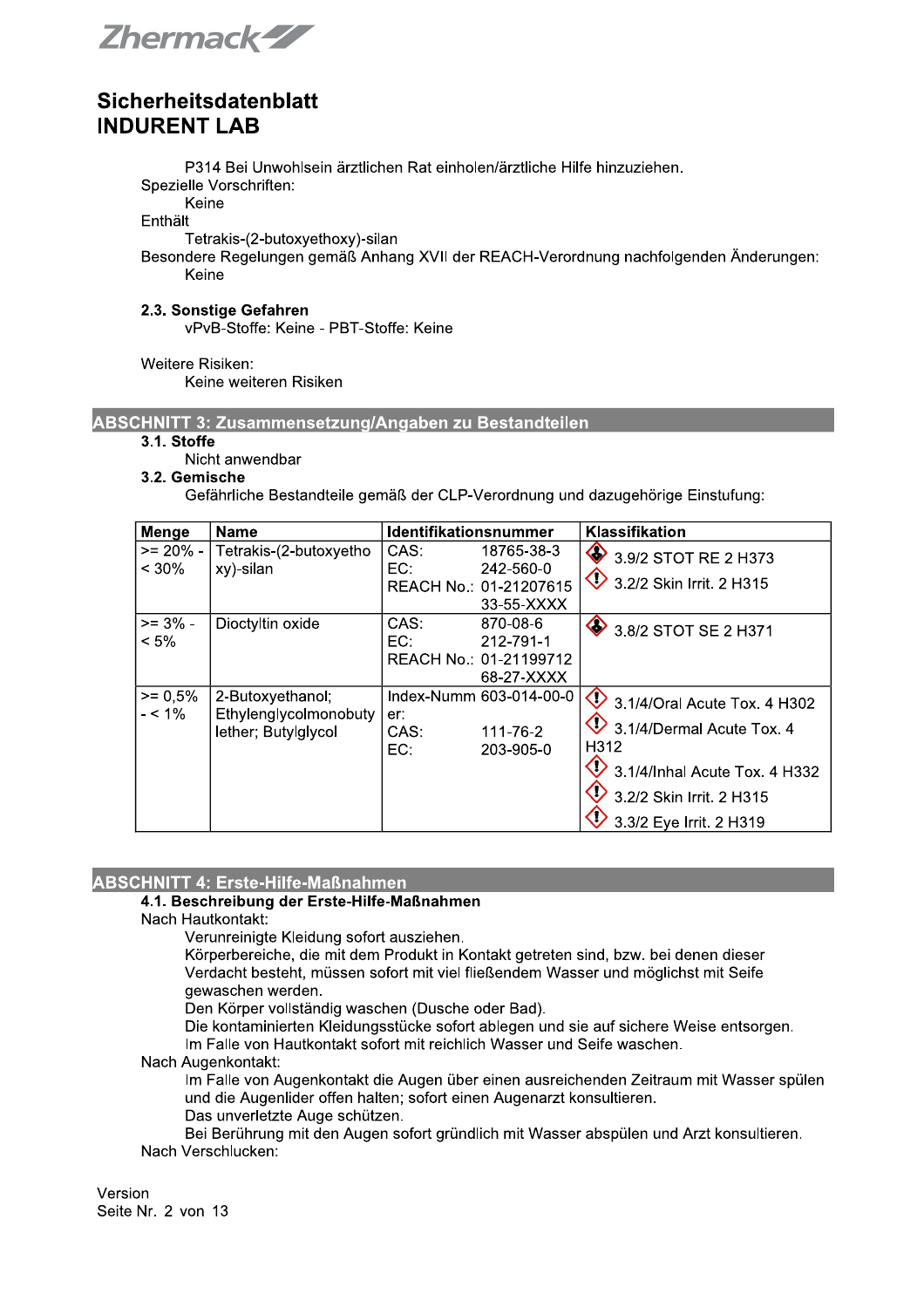Zhermack-ZZ

Auf keinen Fall Erbrechen herbeiführen. SOFORT ARZT ZUZIEHEN. Nach Einatmen:

Den Verletzten ins Freie bringen, ihn ausruhen lassen und warm halten.

- 4.2. Wichtigste akute und verzögert auftretende Symptome und Wirkungen Keine
- 4.3. Hinweise auf ärztliche Soforthilfe oder Spezialbehandlung

Im Falle eines Unfalls bzw. bei Unwohlsein sofort einen Arzt konsultieren (wenn möglich, die Bedienungsanleitung bzw. das Sicherheitsdatenblatt vorzeigen). Behandlung: Keine

#### **ABSCHNITT 5: Maßnahmen zur Brandbekämpfung**

#### 5.1. Löschmittel

Geeignete Löschmittel: Wasser

Kohlendioxid (CO2). Löschmittel, die aus Sicherheitsgründen nicht verwendet werden dürfen: Keine besonderen Einschränkungen.

5.2. Besondere vom Stoff oder Gemisch ausgehende Gefahren Die Explosions- bzw. Verbrennungsgase nicht einatmen. Durch die Verbrennung entsteht ein dichter Rauch.

### 5.3. Hinweise für die Brandbekämpfung

Geeignete Atemgeräte verwenden.

Das kontaminierte Löschwasser getrennt auffangen. Nicht in der Abwasserleitung entsorgen. Wenn im Rahmen der Sicherheit möglich, die unbeschädigten Behälter aus der unmittelbaren Gefahrenzone entfernen.

#### ABSCHNITT 6: Maßnahmen bei unbeabsichtigter Freisetzung

#### 6.1. Personenbezogene Vorsichtsmaßnahmen. Schutzausrüstungen und in Notfällen anzuwendende Verfahren

Nicht für Notfälle geschultes Personal:

Die persönliche Schutzausrüstung tragen.

Die Personen an einen sicheren Ort bringen.

Die in Punkt 7 und 8 aufgeführten Schutzmaßnahmen beachten.

Einsatzkräfte:

Die persönliche Schutzausrüstung tragen.

#### 6.2. Umweltschutzmaßnahmen

Das Eindringen in den Boden/Unterboden verhindern. Das Abfließen in das Grundwasser oder in die Kanalisation verhindern.

Das kontaminierte Waschwasser auffangen und entsorgen.

Bei Austritt von Gas oder bei Eintritt in Wasserläufe, den Boden oder die Kanalisation die zuständigen Behörden informieren.

Geeignetes material zum Auffangen: absorbierende oder organische Materialien. Sand

### 6.3. Methoden und Material für Rückhaltung und Reinigung

Mit reichlich Wasser waschen.

### 6.4. Verweis auf andere Abschnitte

Siehe auch die Abschnitte 8 und 13

#### **ABSCHNITT 7: Handhabung und Lagerung**

#### 7.1. Schutzmaßnahmen zur sicheren Handhabung

Haut- und Augenkontakt sowie das Einatmen von Dämpfen vermeiden.

Keine leeren Behälter verwenden, bevor diese nicht gereinigt wurden.

Vor dem Umfüllen sicherstellen, dass sich in den Behältern keine Reste inkompatibler Stoffe befinden.

Für die empfohlenen Schutzausrüstungen wird auf Abschnitt 8 verwiesen.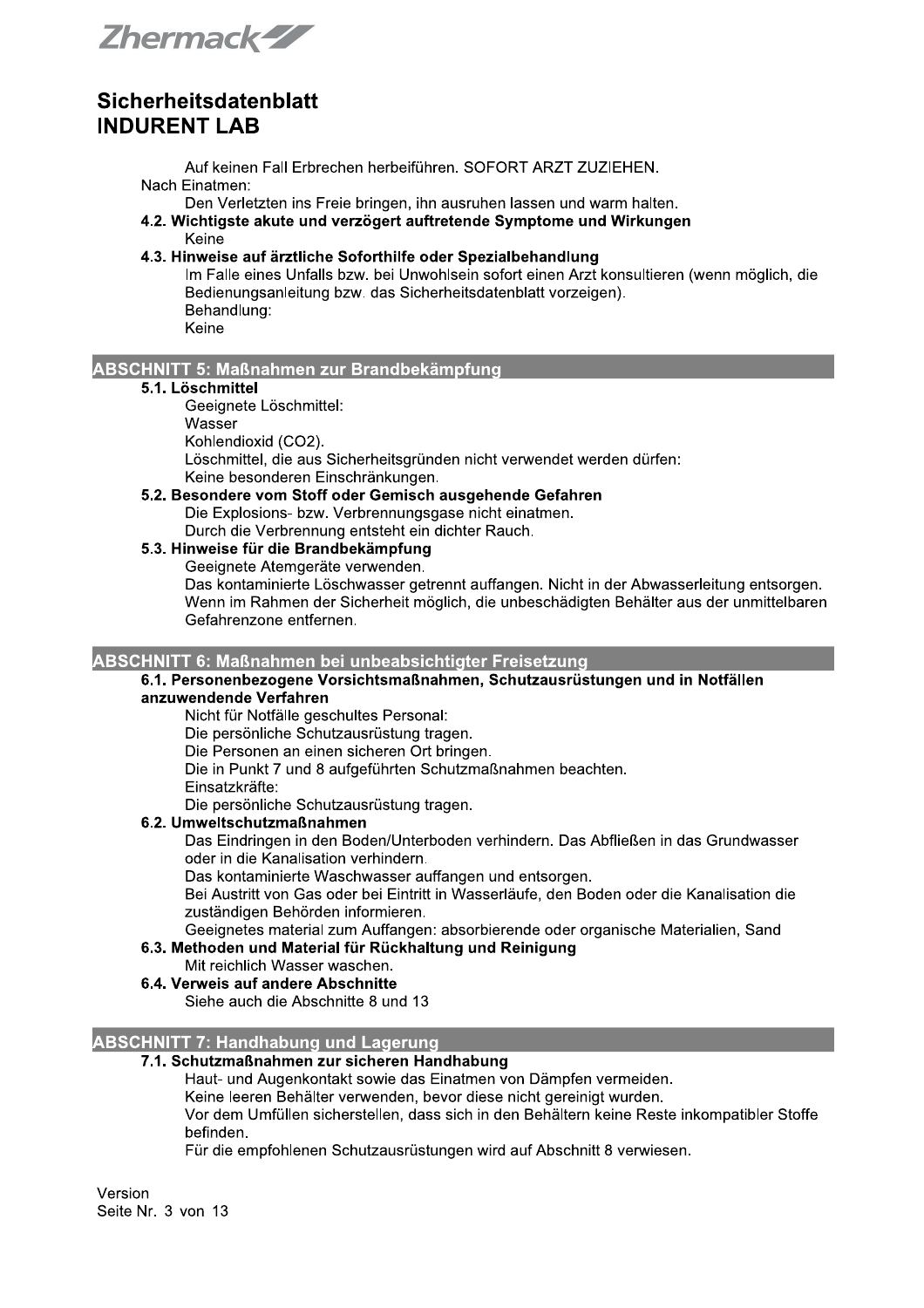Zhermack-ZZ

Hinweise zur allgemeinen Hygiene am Arbeitsplatz: Kontaminierte Kleidungsstücke müssen vor dem Eintritt in Speiseräume gewechselt werden. Während der Arbeit nicht essen oder trinken.

# 7.2. Bedingungen zur sicheren Lagerung unter Berücksichtigung von Unverträglichkeiten

Lebensmittel, Getränke und Tiernahrung fern halten. Unverträgliche Werkstoffe: Siehe Abschnitt 10.5. Angaben zu den Lagerräumen: Ausreichende Belüftung der Räume.

7.3. Spezifische Endanwendungen Siehe Abschnitt 1.2.

ABSCHNITT 8: Begrenzung und Überwachung der Exposition/Persönliche **Schutzausrüstungen** 

### 8.1. Zu überwachende Parameter

**INDURENT LAB** 

Tetrakis-(2-butoxyethoxy)-silan - CAS: 18765-38-3

| <b>MAK-Typ</b>               | TWA | Laufzei STEL |  | l Laufzei ⊺Anmerkun ∣ Land<br>aen |  |
|------------------------------|-----|--------------|--|-----------------------------------|--|
| l Keine weiteren.<br>angaben |     |              |  |                                   |  |

Dioctyltin oxide - CAS: 870-08-6

| MAK-Typ | TWA   |       | Laufzei STEL |       |       |                  | Laufzei   Anmerkun   Land |                |
|---------|-------|-------|--------------|-------|-------|------------------|---------------------------|----------------|
|         |       |       |              |       |       |                  | aen                       |                |
| l AGW   | 0.01  | 0.002 | 8h           | 0.02  | 0.004 | $15 \text{ min}$ |                           | <b>GERMANY</b> |
|         | mq/m3 | ppm   |              | ma/m3 | ppm   |                  |                           |                |

2-Butoxyethanol; Ethylenglycolmonobutylether; Butylglycol - CAS: 111-76-2

| <b>MAK-Typ</b>  | <b>TWA</b>  |        | Laufzei l | <b>STEL</b>  |        | Laufzei          | Anmerkun<br>gen | Land                    |
|-----------------|-------------|--------|-----------|--------------|--------|------------------|-----------------|-------------------------|
| <b>AGW</b>      | 49<br>mg/m3 | 10 ppm | 8h        | 98<br>mg/m3  | 20 ppm | 15 min           |                 | <b>GERMANY</b>          |
| <b>MAK</b>      | 49<br>mg/m3 | 10 ppm | 8h        | 98<br>mg/m3  | 20 ppm | $15 \text{ min}$ |                 | <b>GERMANY</b>          |
| <b>VME/VLE</b>  | 49<br>mg/m3 | 10 ppm | 8h        | 98<br>mg/m3  | 20 ppm | 15 min           |                 | <b>SWITZERLA</b><br>ND. |
| <b>MV</b>       | 98<br>mg/m3 | 20 ppm | 8h        | 246<br>mg/m3 | 50 ppm | 15 min           |                 | <b>SLOVENIA</b>         |
| <b>MAK</b>      | 49<br>mg/m3 | 10 ppm | 8h        | 98<br>mg/m3  | 20 ppm | 15 min           |                 | <b>SWITZERLA</b><br>ND. |
| AK              | 98<br>mg/m3 |        | 8h        | 246<br>mg/m3 |        | 15 min           |                 | <b>HUNGARY</b>          |
| <b>ESD</b>      | 98<br>mg/m3 | 20 ppm | 8h        | 246<br>mg/m3 | 50 ppm | 15 min           |                 | <b>TURKEY</b>           |
| <b>GVI/KGVI</b> | 98<br>mg/m3 | 20 ppm | 8h        | 246<br>mg/m3 | 50 ppm | 15 min           |                 | <b>CROATIA</b>          |
| <b>HTP</b>      | 98<br>mg/m3 | 20 ppm | 8h        | 250<br>mg/m3 | 50 ppm | 15 min           |                 | <b>FINLAND</b>          |
| <b>MAK</b>      | 98<br>mg/m3 | 20 ppm | 8h        | 200<br>mg/m3 | 40 ppm | 15 min           |                 | <b>AUSTRIA</b>          |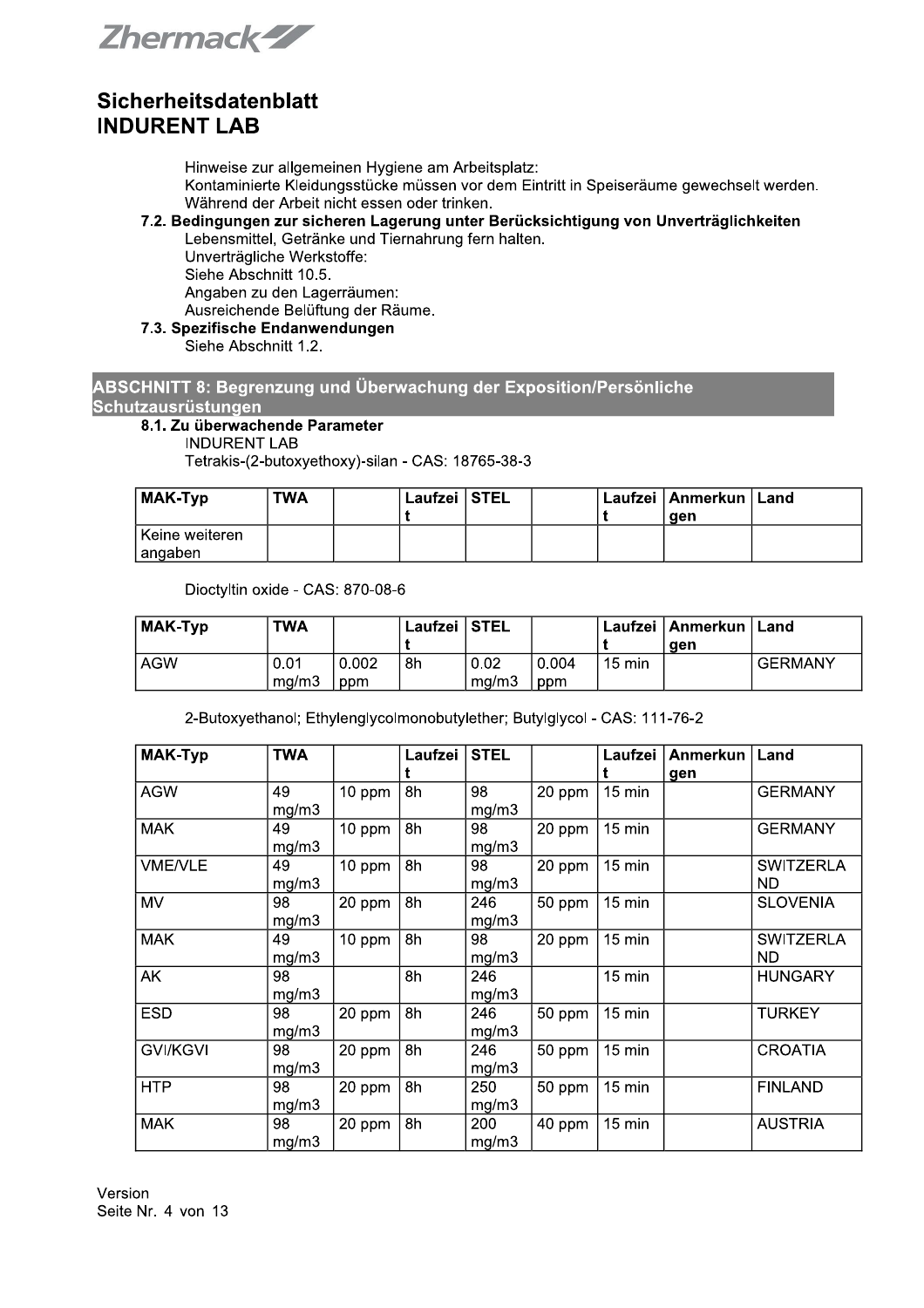**Zhermack-ZZ** 

| NDS/NDSCh        | 98              |        | 8h | 200              |        | 15 min           |           | <b>POLAND</b>    |
|------------------|-----------------|--------|----|------------------|--------|------------------|-----------|------------------|
|                  | mg/m3           |        |    | mg/m3            |        |                  |           |                  |
| NGV/KGV          | 50<br>mg/m3     | 10 ppm | 8h | 246<br>mg/m3     | 50 ppm | 15 min           |           | <b>SWEDEN</b>    |
| <b>NPEL</b>      | 98              | 20 ppm | 8h | 246              | 50 ppm | 15 min           |           | <b>SLOVAKIA</b>  |
|                  | mg/m3           |        |    | mg/m3            |        |                  |           | (Slovak          |
|                  |                 |        |    |                  |        |                  |           | Republic)        |
| <b>EU</b>        | 98              | 20 ppm | 8h | 246              | 50 ppm |                  | Skin      |                  |
|                  | mg/m3           |        |    | mg/m3            |        |                  |           |                  |
| <b>OELV</b>      | 98              | 20 ppm | 8h | 246              | 50 ppm | 15 min           |           | <b>IRELAND</b>   |
|                  | mg/m3           |        |    | mg/m3            |        |                  |           |                  |
| <b>RD</b>        | 50              | 10 ppm | 8h | 100              | 20 ppm | $15 \text{ min}$ |           | LITHUANIA        |
|                  | mg/m3           |        |    | mg/m3            |        |                  |           |                  |
| <b>RV</b>        | $\overline{98}$ | 20 ppm | 8h | 246              | 50 ppm | 15 min           |           | LATVIA           |
|                  | mg/m3           |        |    | mg/m3            |        |                  |           |                  |
| <b>TGG</b>       | 100             |        | 8h | 246              |        | 15 min           |           | <b>NETHERLAN</b> |
|                  |                 |        |    |                  |        |                  |           | <b>DS</b>        |
|                  | mg/m3<br>120    |        |    | mg/m3            |        |                  |           |                  |
| <b>TLV</b>       |                 | 25 ppm | 8h |                  |        |                  |           | <b>GREECE</b>    |
|                  | mg/m3           |        |    |                  |        |                  |           |                  |
| <b>TLV</b>       | 98              | 20 ppm | 8h | 246              | 50 ppm | 15 min           |           | <b>ESTONIA</b>   |
|                  | mg/m3           |        |    | mg/m3            |        |                  |           |                  |
| TLV              | 98              | 20 ppm | 8h | 246              | 50 ppm | $15 \text{ min}$ |           | <b>MALTA</b>     |
|                  | mg/m3           |        |    | mg/m3            |        |                  |           |                  |
| <b>TLV</b>       | 50              | 10 ppm | 8h |                  |        |                  |           | <b>NORWAY</b>    |
|                  | mg/m3           |        |    |                  |        |                  |           |                  |
| <b>TLV</b>       | 98              | 20 ppm | 8h | 246              | 50 ppm | 15 min           |           | <b>ROMANIA</b>   |
|                  | mg/m3           |        |    | mg/m3            |        |                  |           |                  |
| <b>TLV</b>       | 100             | 20.7   | 8h | 200              | 41.4   | 15 min           |           | <b>CZECH</b>     |
|                  | mg/m3           | ppm    |    | mg/m3            | ppm    |                  |           | <b>REPUBLIC</b>  |
| <b>TLV</b>       | 98              | 20 ppm | 8h |                  |        |                  |           | <b>DENMARK</b>   |
|                  | mg/m3           |        |    |                  |        |                  |           |                  |
| <b>TLV</b>       | 98              | 20 ppm | 8h | 246              | 50 ppm | 15 min           |           | <b>CYPRUS</b>    |
|                  | mg/m3           |        |    | mg/m3            |        |                  |           |                  |
| <b>TLV</b>       | 98              | 20 ppm | 8h | 246              | 50 ppm | 15 min           |           | <b>BULGARIA</b>  |
|                  | mg/m3           |        |    | mg/m3            |        |                  |           |                  |
| <b>TLV-ACGIH</b> |                 | 20 ppm | 8h |                  |        |                  |           |                  |
| VL               | 98              | 20 ppm | 8h | 246              | 50 ppm | 15 min           |           | <b>LUXEMBOUR</b> |
|                  | mg/m3           |        |    | mg/m3            |        |                  |           | G                |
| <b>VLE</b>       | 98              | 20 ppm | 8h | 246              | 50 ppm | 15 min           |           | <b>PORTUGAL</b>  |
|                  | mg/m3           |        |    | mg/m3            |        |                  |           |                  |
| <b>VLEP</b>      | 49              | 10 ppm | 8h | 246              | 50 ppm | 15 min           |           | <b>FRANCE</b>    |
|                  | mg/m3           |        |    | mg/m3            |        |                  |           |                  |
|                  |                 |        |    | $\overline{246}$ |        |                  |           |                  |
| <b>VLEP</b>      | 98              | 20 ppm | 8h |                  | 50 ppm | 15 min           |           | <b>ITALY</b>     |
|                  | mg/m3           |        |    | mg/m3            |        |                  |           |                  |
| <b>VLEP</b>      | 98              | 20 ppm | 8h | 246              | 50 ppm | 15 min           |           | <b>BELGIUM</b>   |
|                  | mg/m3           |        |    | mg/m3            |        |                  |           |                  |
| <b>WEL</b>       | 123             | 25 ppm | 8h | 246              | 50 ppm | 15 min           |           | <b>UNITED</b>    |
|                  | mg/m3           |        |    | mg/m3            |        |                  |           | <b>KINGDOM</b>   |
| <b>VLA</b>       | 98              | 20 ppm | 8h | 245              | 50 ppm | $15 \text{ min}$ |           | <b>SPAIN</b>     |
|                  | mg/m3           |        |    | mg/m3            |        |                  |           |                  |
| <b>ACGIH</b>     |                 | 20 ppm | 8h |                  |        |                  | A3, BEI - |                  |
|                  |                 |        |    |                  |        |                  | Eye and   |                  |
|                  |                 |        |    |                  |        |                  | URT irr   |                  |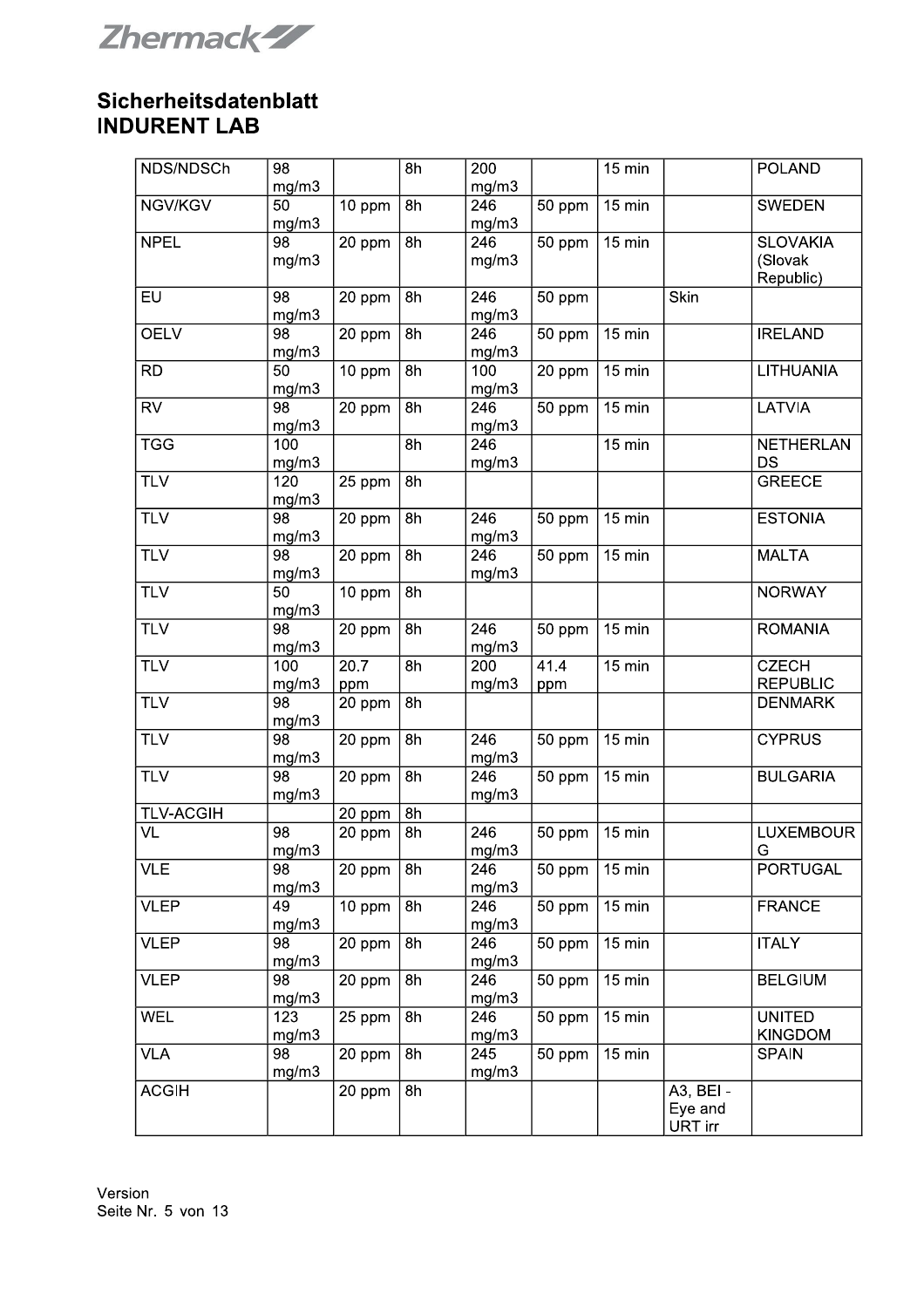Zhermack-ZZ

DNEL-Expositionsgrenzwerte Tetrakis-(2-butoxyethoxy)-silan - CAS: 18765-38-3 Verbraucher: 12.5 mg/kg bw/d - Exposition: Mensch - oral - Häufigkeit: Langfristig, systemische Auswirkungen Verbraucher: 10.9 mg/m3 - Exposition: Mensch - Inhalation - Häufigkeit: Langfristig, systemische Auswirkungen Arbeitnehmer Gewerbe: 44 mg/m3 - Exposition: Mensch - Inhalation - Häufigkeit: Langfristig, systemische Auswirkungen Verbraucher: 12.5 mg/kg bw/d - Exposition: Mensch - dermal - Häufigkeit: Langfristig, systemische Auswirkungen Arbeitnehmer Gewerbe: 25 mg/kg bw/d - Exposition: Mensch - dermal - Häufigkeit: Langfristig, systemische Auswirkungen Dioctyltin oxide - CAS: 870-08-6 Arbeitnehmer Gewerbe: 0.03 mg/m3 - Exposition: Mensch - Inhalation - Häufigkeit: Kurzfristig, lokale Auswirkungen Verbraucher: 0.001 mg/kg bw/d - Exposition: Mensch - oral - Häufigkeit: Langfristig. systemische Auswirkungen Arbeitnehmer Gewerbe: 0.03 mg/m3 - Exposition: Mensch - Inhalation - Häufigkeit: Kurzfristig, systemische Auswirkungen PNEC-Expositionsgrenzwerte Tetrakis-(2-butoxyethoxy)-silan - CAS: 18765-38-3 Ziel: Süßwasser - Wert: 10 mg/l Ziel: Meerwasser - Wert: 1 mg/l Ziel: Flußsediment - Wert: 63.6 mg/kg Ziel: Meerwasser-Sedimente - Wert: 6.4 mg/kg Ziel: Mikroorganismen in Kläranlagen - Wert: 463 mg/l Ziel: Boden (Landwirtschaft) - Wert: 0.57 mg/kg **Biologischer Expositionsindex** 2-Butoxyethanol: Ethylenglycolmonobutylether: Butylglycol - CAS: 111-76-2 Wert: 200 mg/g - mäßig: ZHE1 - Biologischer Indikator: Butoxyessigsäure (BAA) im Urin - Probenahmezeitraum: Ende des Turnus 8.2. Begrenzung und Überwachung der Exposition Vorsichtsmaßnahmen: Räume, in denen das Produkt gelagert und/oder gehandhabt wird, ausreichend belüften. Augenschutz: Der Einsatz von eindringungssicheren Brillen ist empfohlen. Hautschutz: Arbeitskleidung und Unfallschutzschuhe sind zu tragen. Handschutz: Schutzhandschuhe gegen Permeation gemäß Buchstaben A H J aus PVA oder Fluorkautschuk. Zur endgültigen Materialauswahl für die Arbeitshandschuhe müssen folgende Aspekte einbezogen werden: Verträglichkeit, Abbau, Bruchzeit und Permeabilität. Bei Präparaten ist die Arbeitshandschuhbeständigkeit an chemischen Wirkmitteln vor deren Verwendung geprüft werden, da sie nicht vorhersehbar ist. Die Handschuhverschleißzeit wird durch Aussetzungsdauer und Einsatzmodalitäten bedingt. Atemschutz: Maske mit Filter Typ AP Reichen die ergriffenen, technischen Maßnahmen zur Minderung der Aussetzung des Arbeitnehmers an den berücksichtigten Schwellenwerte nicht aus, so ist Einsatz von Atemwege-Schutzvorrichtungen notwendig. Der durch die Maske gegebene Schutz ist in jedem Fall begrenzt (z. B. TLV-TWA). Wärmerisiken: Keine Kontrollen der Umweltexposition: Keine

Version Seite Nr. 6 von 13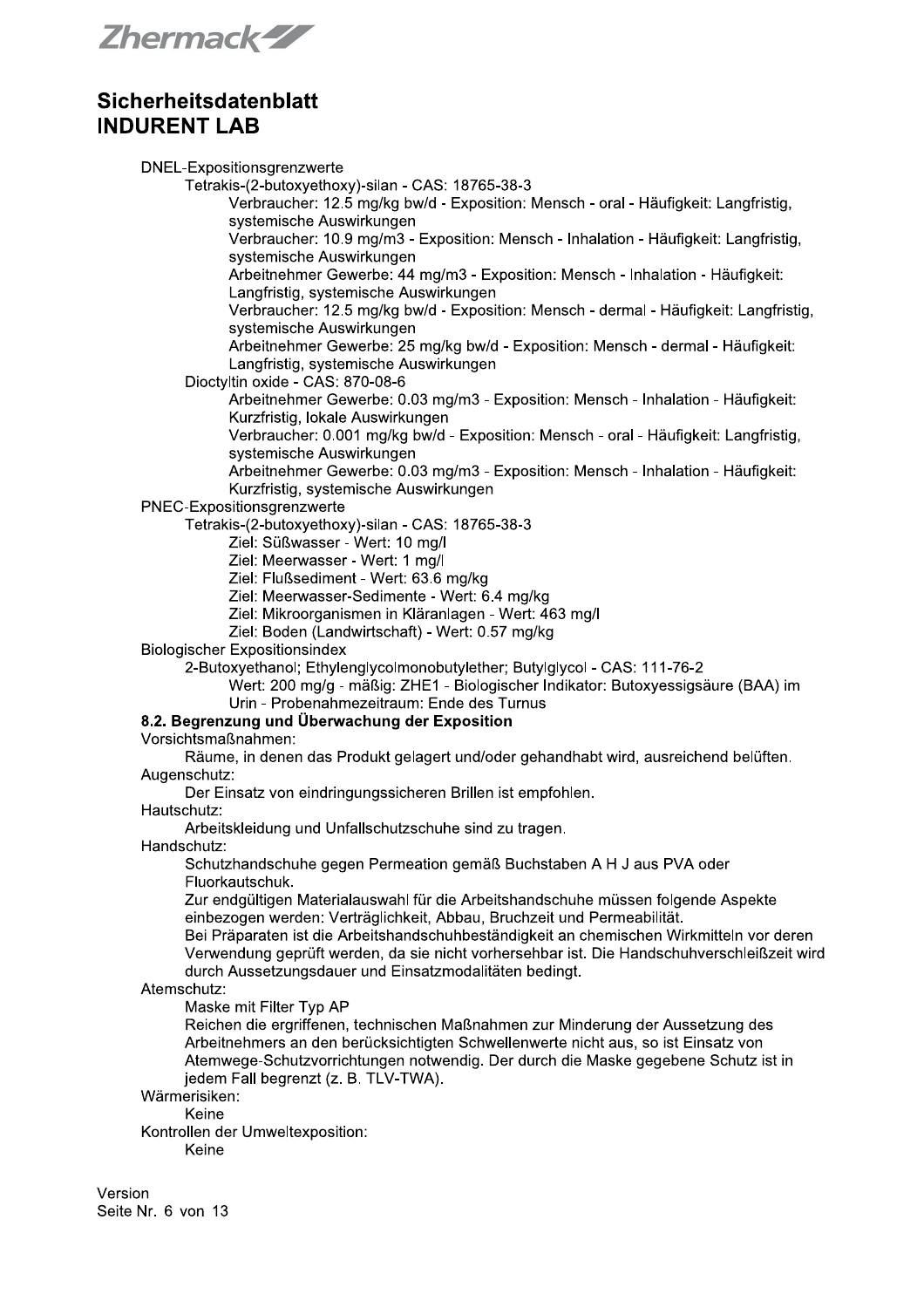

Geeignete technische Massnahmen: Keine

**ABSCHNITT 9: Physikalische und chemische Eigenschaften** 

#### 9.1. Angaben zu den grundlegenden physikalischen und chemischen Eigenschaften

| Eigenschaft                                    | Wert                          | Methode:           | Anmerkungen |
|------------------------------------------------|-------------------------------|--------------------|-------------|
| Aussehen und Farbe:                            | Kitt,rot                      | --                 | --          |
| Geruch:                                        | Charakteristisch              | --                 | --          |
| Geruchsschwelle:                               | Nicht verfügbar               | $-$                | $-$         |
| pH:                                            | Nicht relevant                | --                 | --          |
| Schmelzpunkt/Gefrierpunkt                      | Nicht verfügbar               | --                 | --          |
| Unterer Siedepunkt und<br>Siedeintervall:      | Nicht verfügbar               | $\overline{a}$     | --          |
| Flammpunkt:                                    | >100°C °C                     | <b>EN ISO 3679</b> | $-$         |
| Verdampfungsgeschwindig<br>keit:               | Nicht verfügbar               | --                 | --          |
| Entzündbarkeit<br>Festkörper/Gas:              | Nicht relevant                | $-$                | $-$         |
| Oberer/unterer Flamm-<br>bzw. Explosionspunkt: | Nicht verfügbar               | --                 | --          |
| Dampfdruck:                                    | Nicht verfügbar               | --                 | --          |
| Dampfdichte:                                   | Nicht verfügbar               | --                 | --          |
| Dichtezahl:                                    | 0.95 g/cm3 ( $@23^{\circ}C$ ) | --                 | --          |
| Wasserlöslichkeit:                             | Unlöslich                     | --                 | --          |
| Löslichkeit in Öl:                             | Nicht verfügbar               | --                 | --          |
| Partitionskoeffizient<br>(n-Oktanol/Wasser):   | Nicht relevant                | --                 |             |
| Selbstentzündungstemper                        | Nicht verfügbar               | --                 |             |
| atur:                                          |                               |                    |             |
| Zerfalltemperatur:                             | Nicht verfügbar               | --                 | --          |
| Viskosität:                                    | Nicht verfügbar               | --                 | --          |
| Explosionsgrenzen:                             | Nicht verfügbar               | --                 | --          |
| Oxidierende                                    | Nicht verfügbar               | --                 | --          |
| Eigenschaften:                                 |                               |                    |             |

### 9.2. Sonstige Angaben

| Eigenschaft            | Wert            | Methode: | Anmerkungen |
|------------------------|-----------------|----------|-------------|
| Mischbarkeit:          | Nicht verfügbar | $- -$    | --          |
| Fettlöslichkeit:       | Nicht verfügbar | $- -$    | --          |
| Leitfähigkeit:         | Nicht verfügbar | $- -$    | --          |
| Typische Eigenschaften | Nicht verfügbar | $- -$    | --          |
| der Stoffgruppen       |                 |          |             |

### **ABSCHNITT 10: Stabilität und Reaktivität**

### 10.1. Reaktivität

- Stabil unter Normalbedingungen
- 10.2. Chemische Stabilität
	- Stabil unter Normalbedingungen
- 10.3. Möglichkeit gefährlicher Reaktionen
- Dämpfe können mit Luft explosive Mischungen bilden.
- 10.4. Zu vermeidende Bedingungen

Version Seite Nr. 7 von 13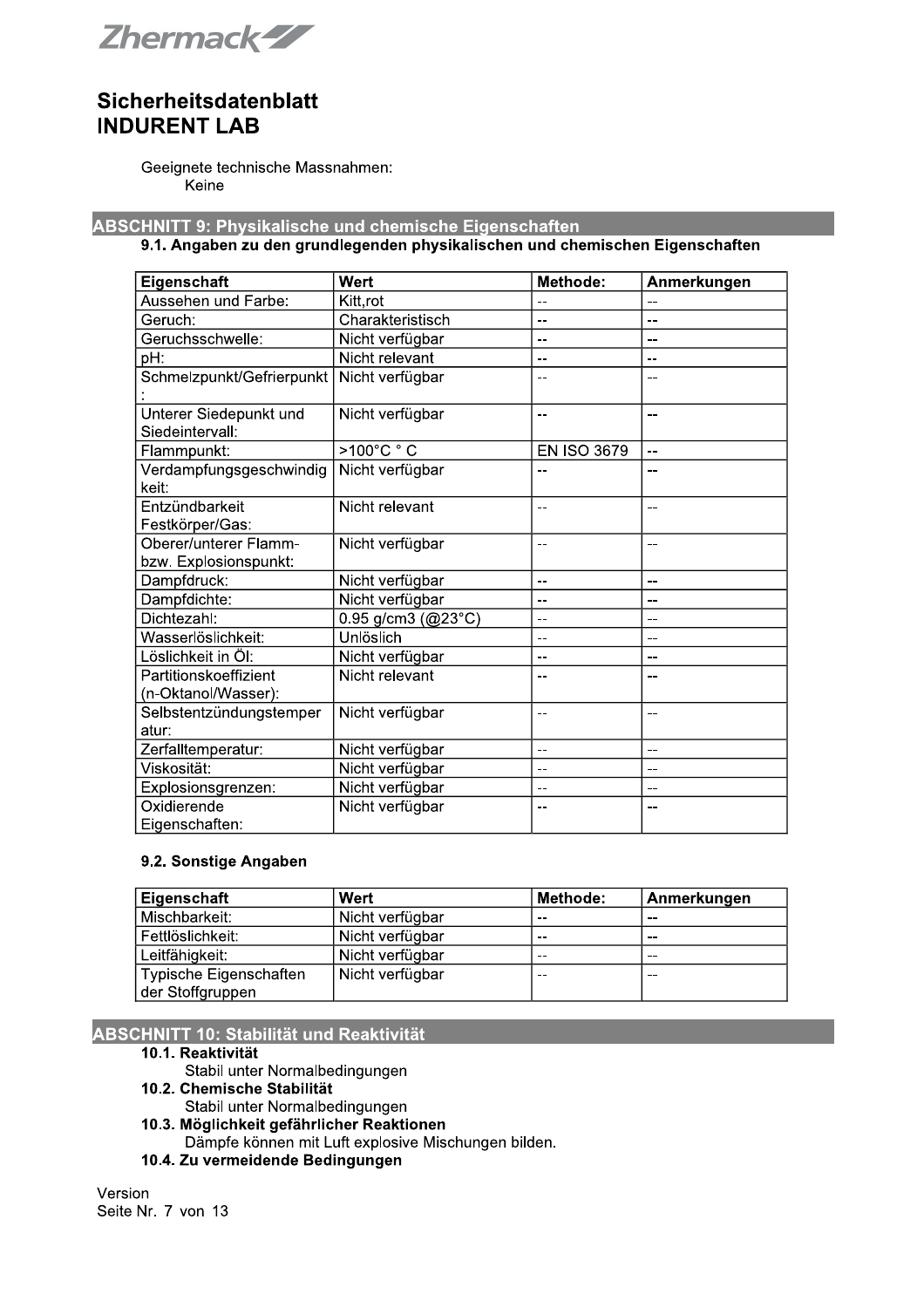Zhermack-ZZ

Feuchtigkeit vermeiden und Wärmequellen.

- 10.5. Unverträgliche Materialien Wasser
	- Zu vermeidende Stoffe: starke Oxidationsmittel.
- 10.6. Gefährliche Zersetzungsprodukte

Kann entwickeln: Butylglykol.

**ABSCHNITT 11: Toxikologische Angaben** 11.1. Angaben zu toxikologischen Wirkungen

> Toxikologische Informationen zum Produkt: **INDURENT LAB** a) akute Toxizität Nicht klassifiziert

> > b) Ätz-/Reizwirkung auf die Haut Das Produkt ist eingestuft: Skin Irrit. 2 H315 c) schwere Augenschädigung/-reizung

Nicht klassifiziert

- d) Sensibilisierung der Atemwege/Haut Nicht klassifiziert
- e) Keimzell-Mutagenität Nicht klassifiziert
- f) Karzinogenität Nicht klassifiziert
- g) Reproduktionstoxizität Nicht klassifiziert
- h) spezifische Zielorgan-Toxizität bei einmaliger Exposition Nicht klassifiziert
- i) spezifische Zielorgan-Toxizität bei wiederholter Exposition Das Produkt ist eingestuft: STOT RE 2 H373 j) Aspirationsgefahr
	- Nicht klassifiziert
- Toxikologische Informationen zu den Hauptbestandteilen des Produkts:
	- Tetrakis-(2-butoxyethoxy)-silan CAS: 18765-38-3
	- a) akute Toxizität:
		- Test: LD50 Weg: Haut Spezies: Ratte > 2000 mg/kg Quelle: (OECD TG 402, MSDS supplier).
		- Test: LD50 Weg: Oral Spezies: Ratte > 2000 mg/kg Quelle: (OECD TG 401, MSDS supplier).
	- b) Ätz-/Reizwirkung auf die Haut:
		- Spezies: Kaninchen Reizt die Haut Quelle: (OECD 404, MSDS supplier).
	- c) schwere Augenschädigung/-reizung:
		- Spezies: Kaninchen Aufgrund der verfügbaren Daten sind die Einstufungskriterien nicht erfüllt. - Quelle: (OECD 405, MSDS supplier).
	- d) Sensibilisierung der Atemwege/Haut: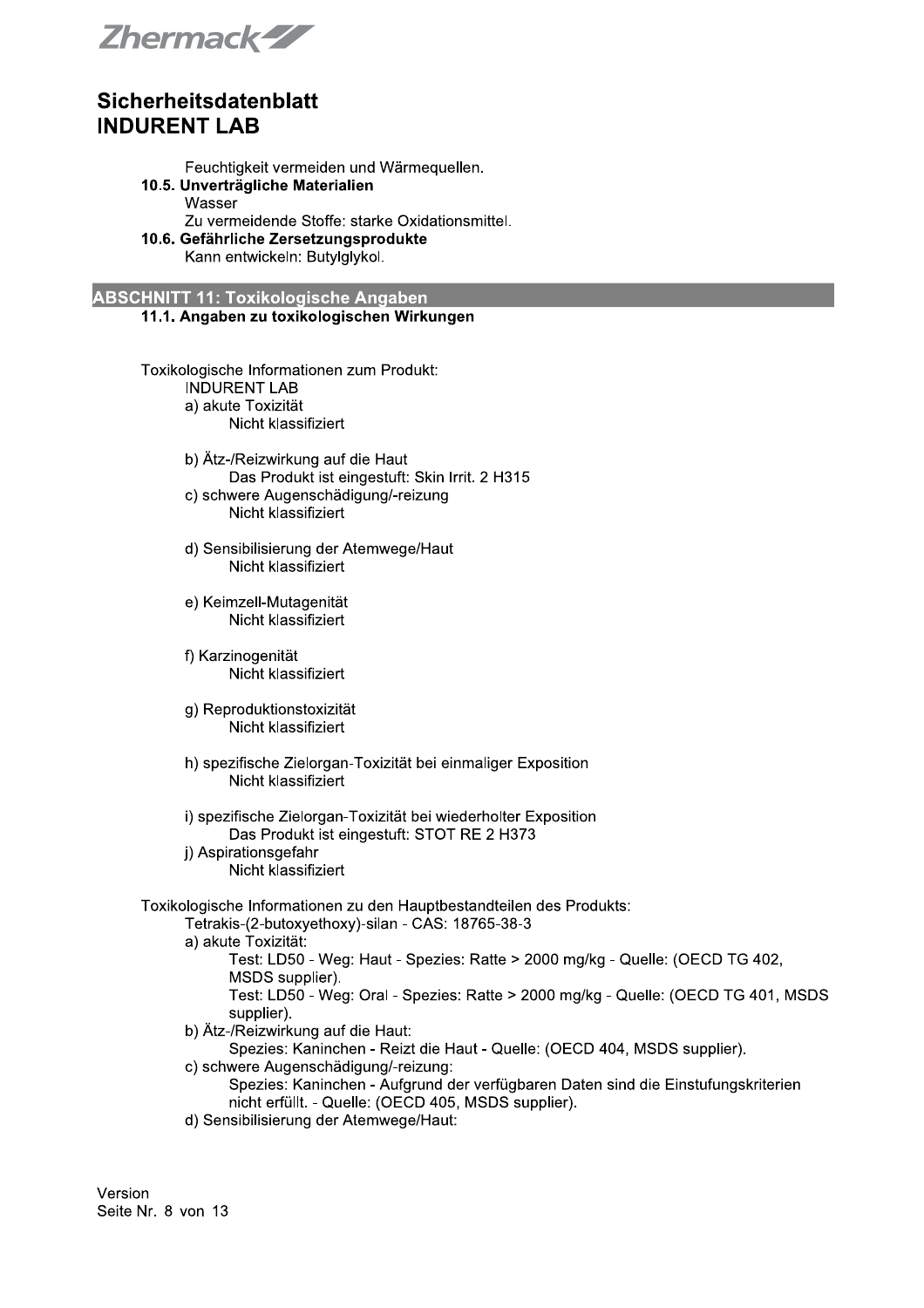Zhermack-ZZ

Test: Sensibilisierung der Haut - Spezies: Ratte - Aufgrund der verfügbaren Daten sind die Einstufungskriterien nicht erfüllt. - Quelle: (OECD 406, Buehler test, MSDS supplier).

e) Keimzell-Mutagenität:

Test: In vitro - Negativ - Quelle: (OECD 471, 490, OECD 473, MSDS supplier). g) Reproduktionstoxizität:

Weg: Oral - Spezies: Ratte - Aufgrund der verfügbaren Daten sind die

Einstufungskriterien nicht erfüllt. - Quelle: (OECD 422, MSDS supplier).

i) spezifische Zielorgan-Toxizität bei wiederholter Exposition:

Test: NOAEL - Weg: Oral - Spezies: Ratte 25 mg/kg - Anmerkungen: Target organ: blood. - Positiv - Quelle: (OECD 422, MSDS supplier).

- Dioctyltin oxide CAS: 870-08-6
- a) akute Toxizität:

Test: LD50 - Weg: Oral - Spezies: Ratte > 2500 mg/kg - Quelle: (MSDS supplier) Test: LD50 - Weg: Haut - Spezies: Ratte > 2000 mg/kg - Quelle: (OECD 402, ECHA dossier).

d) Sensibilisierung der Atemwege/Haut:

Test: Sensibilisierung der Haut - Aufgrund der verfügbaren Daten sind die Einstufungskriterien nicht erfüllt. - Quelle: (LLNA, ECHA dossier).

e) Keimzell-Mutagenität:

Test: In vitro - Spezies: Salmonella Typhimurium - Negativ - Quelle: (ECHA dossier). Test: In vivo - Spezies: Maus - Negativ - Quelle: (OECD 474, ECHA dossier).

i) spezifische Zielorgan-Toxizität bei wiederholter Exposition:

Weg: Oral - Spezies: Ratte - Anmerkungen: Target organ: Immune system - Positiv -Quelle: (ECHA dossier).

### **ABSCHNITT 12: Umweltbezogene Angaben**

#### 12.1. Toxizität

Im Einklang mit der GLP verwenden, nicht herumliegen lassen.

**INDURENT LAB** 

Nicht eingestuft für Umweltgefahren

Aufgrund der verfügbaren Daten sind die Einstufungskriterien nicht erfüllt.

Tetrakis-(2-butoxyethoxy)-silan - CAS: 18765-38-3

a) Akute aguatische Toxizität:

Endpunkt: LC50 - Spezies: Fische > 201 mg/l - Dauer / h: 96h (Danio rerio, MSDS) supplier).

Endpunkt: EC50 - Spezies: Daphnia > 90 mg/l - Dauer / h: 48h (Daphnia magna, MSDS supplier).

b) Chronische aquatische Toxizität:

Endpunkt: NOEC - Spezies: Fische > 100 mg/l - Dauer / h: 21d (Danio rerio, MSDS supplier).

Endpunkt: NOEC - Spezies: Daphnia 100 mg/l - Dauer / h: 21d (Daphnia magna, MSDS supplier).

Dioctyltin oxide - CAS: 870-08-6

a) Akute aquatische Toxizität:

Endpunkt: EC50 - Spezies: Daphnia > 0.21 mg/l - Dauer / h: 48h (Daphnia magna, Immobilisation Test, MSDS supplier).

Endpunkt: LC50 - Spezies: Fische > 0.09 mg/l - Dauer / h: 96h (Brachydanio rerio. MSDS supplier).

Endpunkt: NOEC - Spezies: Algen 0.0097 mg/l (OECD 201, ECHA dossier).

#### 12.2. Persistenz und Abbaubarkeit

Tetrakis-(2-butoxyethoxy)-silan - CAS: 18765-38-3

Biologische Abbaubarkeit: Schnell abbaubar

#### Dioctyltin oxide - CAS: 870-08-6

Biologische Abbaubarkeit: Nicht schnell abbaubar

Version Seite Nr. 9 von 13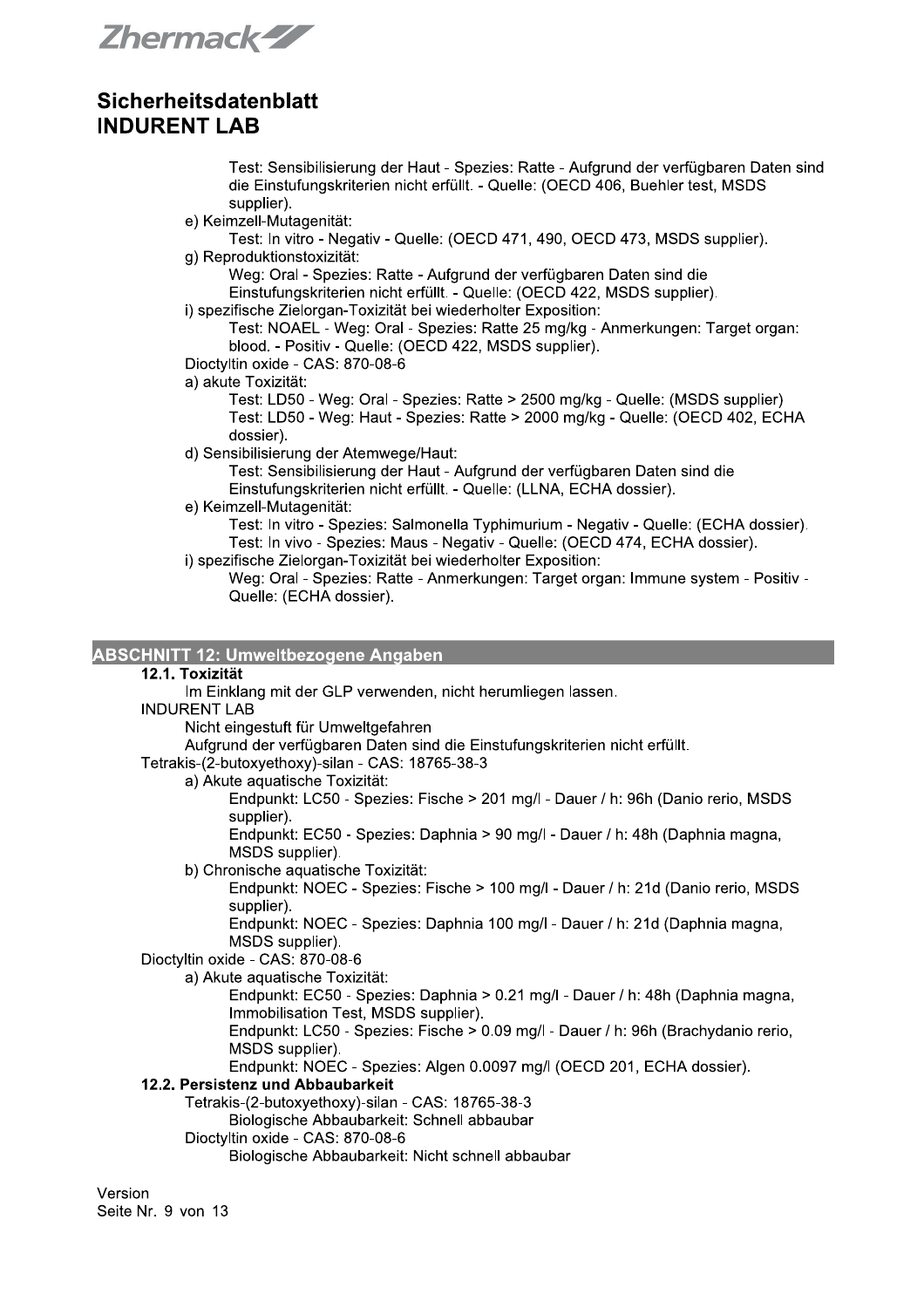Zhermack-ZZ

- 12.3. Bioakkumulationspotenzial
- Nicht verfügbar
- 12.4. Mobilität im Boden Nicht verfügbar
- 12.5. Ergebnisse der PBT- und vPvB-Beurteilung vPvB-Stoffe: Keine - PBT-Stoffe: Keine
- 12.6. Andere schädliche Wirkungen Keine

### **ABSCHNITT 13: Hinweise zur Entsorgung**

#### 13.1. Verfahren der Abfallbehandlung

Nach Möglichkeit wiederverwerten. Behördlich zugelassenen Deponien oder Verbrennungsanlagen zuführen. Entsprechend den geltenden örtlichen und nationalen Bestimmungen vorgehen.

### **ABSCHNITT 14: Angaben zum Transport**

#### 14.1. UN-Nummer

Kein Gefahrgut im Sinne der Transportvorschriften.

- 14.2. Ordnungsgemäße UN-Versandbezeichnung
- Nicht verfügbar 14.3. Transportgefahrenklassen
	- Nicht verfügbar
- 14.4. Verpackungsgruppe
	- Nicht verfügbar
- 14.5. Umweltgefahren ADR-Umweltbelastung: Nein IMDG-Marine pollutant: **No**
- 14.6. Besondere Vorsichtsmaßnahmen für den Verwender Nicht verfügbar
- 14.7. Massengutbeförderung gemäß Anhang II des MARPOL-Übereinkommens und gemäß

#### **IBC-Code**

Nicht anwendbar

### **ABSCHNITT 15: Rechtsvorschriften**

### 15.1. Vorschriften zu Sicherheit, Gesundheits- und Umweltschutz/spezifische

#### Rechtsvorschriften für den Stoff oder das Gemisch

RL 98/24/EG (Schutz von Gesundheit und Sicherheit der Arbeitnehmer vor der Gefährdung durch chemische Arbeitsstoffe bei der Arbeit) RL 2000/39/EG (Arbeitsplatz-Richtgrenzwerte) Verordnung (EG) Nr. 1907/2006 (REACH) Verordnung (EG) Nr. 1272/2008 (CLP) Verordnung (EG) Nr. 790/2009 (1. ATP CLP) und (EU) Nr. 758/2013 Verordnung (EU) 2015/830 Verordnung (EU) Nr. 286/2011 (2. ATP CLP) Verordnung (EU) Nr. 618/2012 (3. ATP CLP) Verordnung (EU) Nr. 487/2013 (4. ATP CLP) Verordnung (EU) Nr. 944/2013 (5. ATP CLP) Verordnung (EU) Nr. 605/2014 (6. ATP CLP) Verordnung (EU) Nr. 2015/1221 (7. ATP CLP) Verordnung (EU) Nr. 2016/918 (8. ATP CLP) Verordnung (EU) Nr. 2016/1179 (9. ATP CLP) Verordnung (EU) Nr. 2017/776 (10. ATP CLP) Verordnung (EU) Nr. 2018/669 (11. ATP CLP) Verordnung (EU) Nr. 2018/1480 (13. ATP CLP)

Version Seite Nr. 10 von 13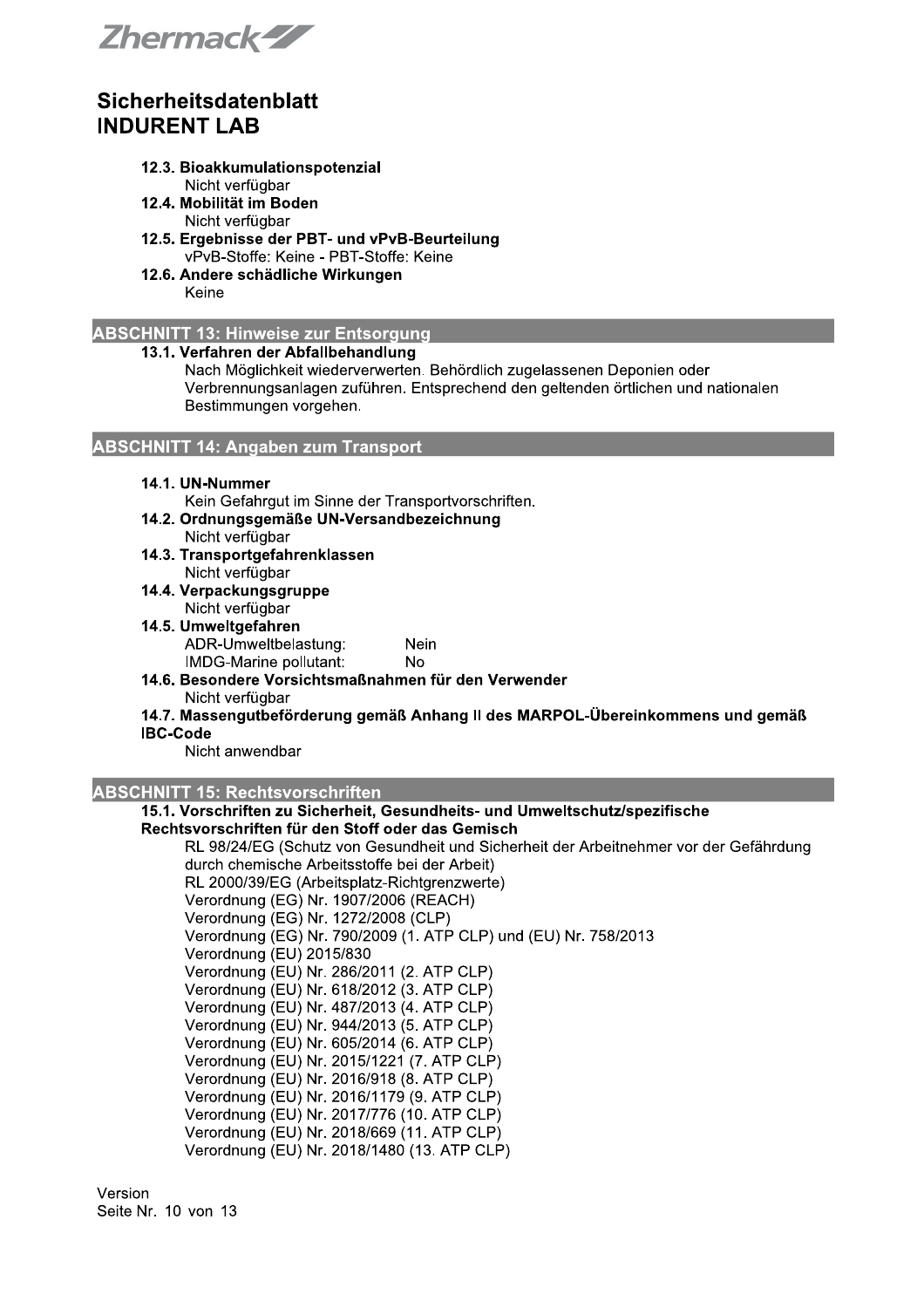Zhermack-ZZ

Verordnung (EU) Nr. 2019/521 (12. ATP CLP) Beschränkungen zum Produkt oder zu den Inhaltsstoffen gemäß Anhang XVII der Verordnung (EG) 1907/2006 (REACH) und nachfolgenden Änderungen: Beschränkungen zum Produkt: Beschränkung 3 Beschränkungen zu den Inhaltsstoffen gemäß: Beschränkung 20 Anordnungen zu der Richtlinie EU 2012/18 (Seveso III): Seveso III Kategorie gemäß dem Anhang 1, Teil 1 Keine

Lagerklasse gemäß TRGS 510: LGK 10: Brennbare Flüssigkeiten

WGK Klasse (WassergefĤhrdungsklasse - Verwaltungsvorschrift wassergefährdende Stoffe) WGK1 - Shwach wassergefĤhrdend Lagerklasse gemäß TRGS 510:

LGK 10: Brennbare Flüssigkeiten

Ausfuhrnotifikationspflichtige Stoffe (EG)-Verordnung 649/2012: Dioctyltin oxide.

California Proposition 65

Substance(s) listed under California Proposition 65: Keine.

#### 15.2. Stoffsicherheitsbeurteilung

Keine Stoffsicherheitsbeurteilung wurde durchgeführt für das Gemisch Stoffe, für die eine Stoffsicherheitsbeurteilung durchgeführt worden ist: Dioctyltin oxide

#### **ABSCHNITT 16: Sonstige Angaben**

Text der verwendeten Sätze im Absatz 3:

H373 Kann bei Verschlucken die Organe (Blut) schädigen bei längerer oder wiederholter Exposition.

H315 Verursacht Hautreizungen.

H371 Kann bei Verschlucken die Organe schädigen (Immunsystem).

H302 Gesundheitsschädlich bei Verschlucken.

H312 Gesundheitsschädlich bei Hautkontakt.

H332 Gesundheitsschädlich bei Einatmen.

H319 Verursacht schwere Augenreizung.

| Gefahrenklasse und   | Code         | <b>Beschreibung</b>                          |
|----------------------|--------------|----------------------------------------------|
| Gefahrenkategorie    |              |                                              |
| Acute Tox. 4         | 3.1/4/Dermal | Akute Toxizität (dermal), Kategorie 4        |
| Acute Tox. 4         | 3.1/4/Inhal  | Akute Toxizität (inhalativ), Kategorie 4     |
| Acute Tox. 4         | 3.1/4/Oral   | Akute Toxizität (oral), Kategorie 4          |
| Skin Irrit. 2        | 3.2/2        | Reizung der Haut, Kategorie 2                |
| Eye Irrit. 2         | 3.3/2        | Reizung der Augen, Kategorie 2               |
| STOT SE <sub>2</sub> | 3.8/2        | Spezifische Zielorgan-Toxizität (einmalige   |
|                      |              | Exposition), Kategorie 2                     |
| STOT RE 2            | 3.9/2        | Spezifische Zielorgan-Toxizität (wiederholte |
|                      |              | Exposition), Kategorie 2                     |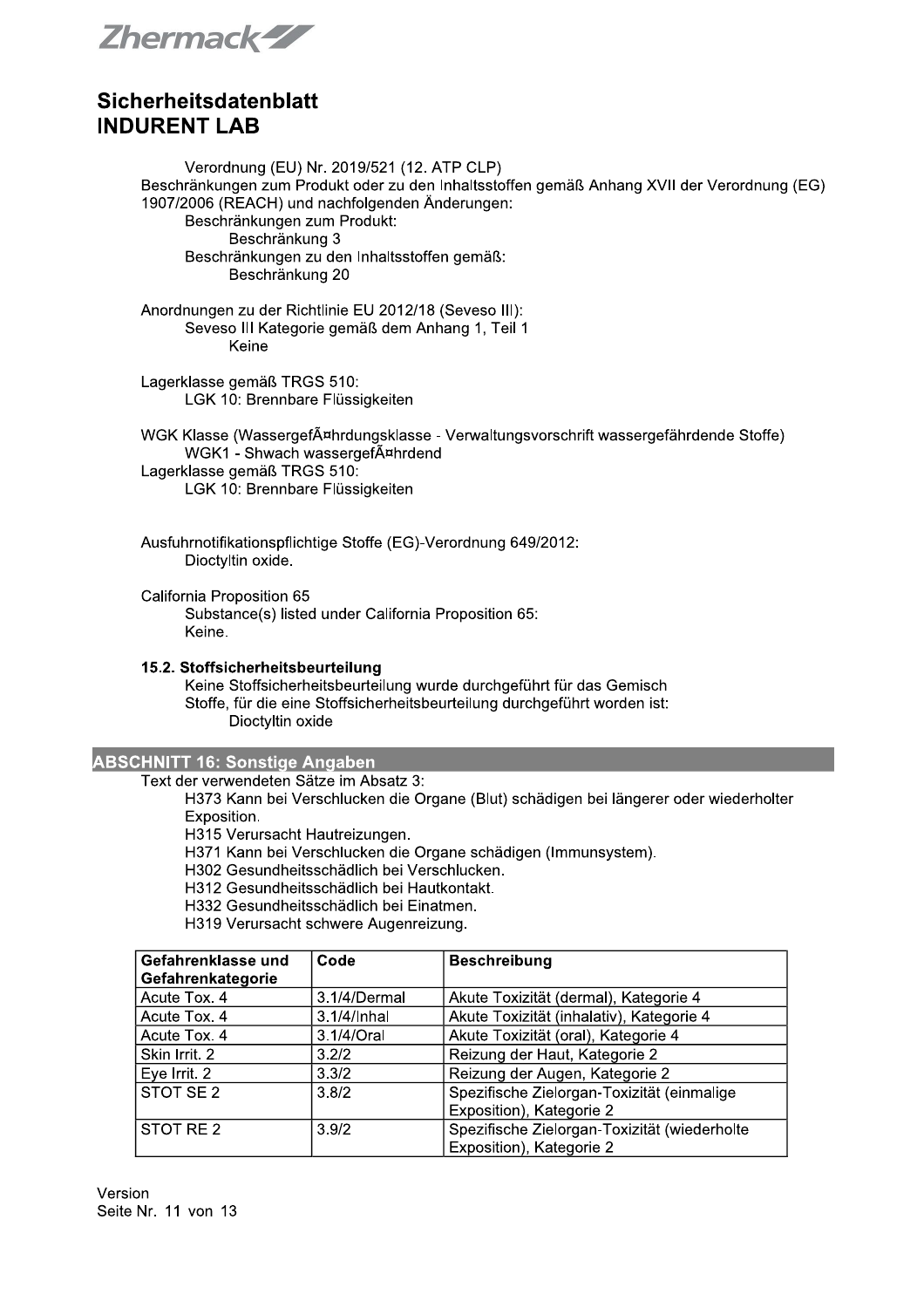Zhermack-ZZ

Einstufung und Verfahren, das zum Ableiten der Einstufung von Gemischen gemäß Verordnung (EG) 1272/2008 [CLP] verwendet wurde:

| Einstufung gemäß Verordnung (EG) Nr. 1272/2008 | ∣ Einstufungsverfahren |
|------------------------------------------------|------------------------|
| Skin Irrit. 2, H315                            | Berechnungsmethode     |
| I STOT RE 2. H373                              | Berechnungsmethode     |

Diese Unterlagen wurden von einem Fachmann mit entsprechender Ausbildung abgefasst. Hauptsächliche Literatur:

ECHA - European Chemical Agency GESTIS - Information system on hazardous substances of the German Social Accident Insurance IARC - International Agency for Research on Cancer IPCS INCHEM - International Programme on Chemical Safety ISS - Istituto Superiore di Sanità PubChem - open chemistry database at the National Institutes of Health (NIH)

Die vorstehenden Angaben stützen sich auf den heutigen Stand unserer Kenntnisse. Sie gelten nur für das angegebene Produkt und stellen keine Zusicherung von Eigenschaften dar. Es obliegt dem Anwender die Zuständigkeit und die Vollständigkeit dieser Angaben für seine spezifische Anwendung zu kontrollieren.

Dieses Datenblatt ersetzt alle früheren Ausgaben.

| ADR:        | Europäisches Übereinkommen über die internationale Beförderung                   |
|-------------|----------------------------------------------------------------------------------|
|             | gefährlicher Güter auf der Straße                                                |
| ATE:        | Schätzung Akuter Toxizität                                                       |
| ATEGemisch: | Schätzwert der akuten Toxizität (Gemische)                                       |
| CAS:        | Chemical Abstracts Service (Abteilung der American Chemical Society)             |
| CLP:        | Einstufung, Verpackung und Kennzeichnung                                         |
| DNEL:       | Abgeleitetes Null-Effekt-Niveau (DNEL)                                           |
| EINECS:     | Europäisches Verzeichnis der auf dem Markt vorhandenen chemischen<br>Stoffe      |
| GefStoffVO: | Gefahrstoffverordnung                                                            |
| GHS:        | Global harmonisiertes System zur Einstufung und Kennzeichnung von<br>Chemikalien |
| IATA:       | Internationale Flug-Transport-Vereinigung (IATA)                                 |
| IATA-DGR:   | Vorschriften über die Beförderung gefährlicher Güter der Internationalen         |
|             | Flug-Transport-Vereinigung (IATA)                                                |
| ICAO:       | Internationale Zivilluftfahrtorganisation (ICAO)                                 |
| ICAO-TI:    | Technische Anleitungen der Internationalen Zivilluftfahrtorganisation<br>(ICAO)  |
| IMDG:       | Gefahrgutkennzeichnung für gefährliche Güter im Seeschiffsverkehr<br>(IMDG-Code) |
| INCI:       | Internationale Nomenklatur für kosmetische Inhaltsstoffe (INCI)                  |
| KSt:        | Explosions-Koeffizient                                                           |
| LC50:       | Letale Konzentration für 50 Prozent der Testpopulation                           |
| LD50:       | Letale Dosis für 50 Prozent der Testpopulation                                   |
| PNEC:       | Abgeschätzte Nicht-Effekt-Konzentration (PNEC-Wert)                              |
| RID:        | Regelung zur internationalen Beförderung gefährlicher Güter im                   |
|             | Schienenverkehr                                                                  |
| STEL:       | Grenzwert für Kurzzeitexposition                                                 |
| STOT:       | Zielorgan-Toxizität                                                              |
| TLV:        | Arbeitsplatzgrenzwert                                                            |
| TWA:        | Zeit gemittelte                                                                  |
|             |                                                                                  |

Version Seite Nr. 12 von 13